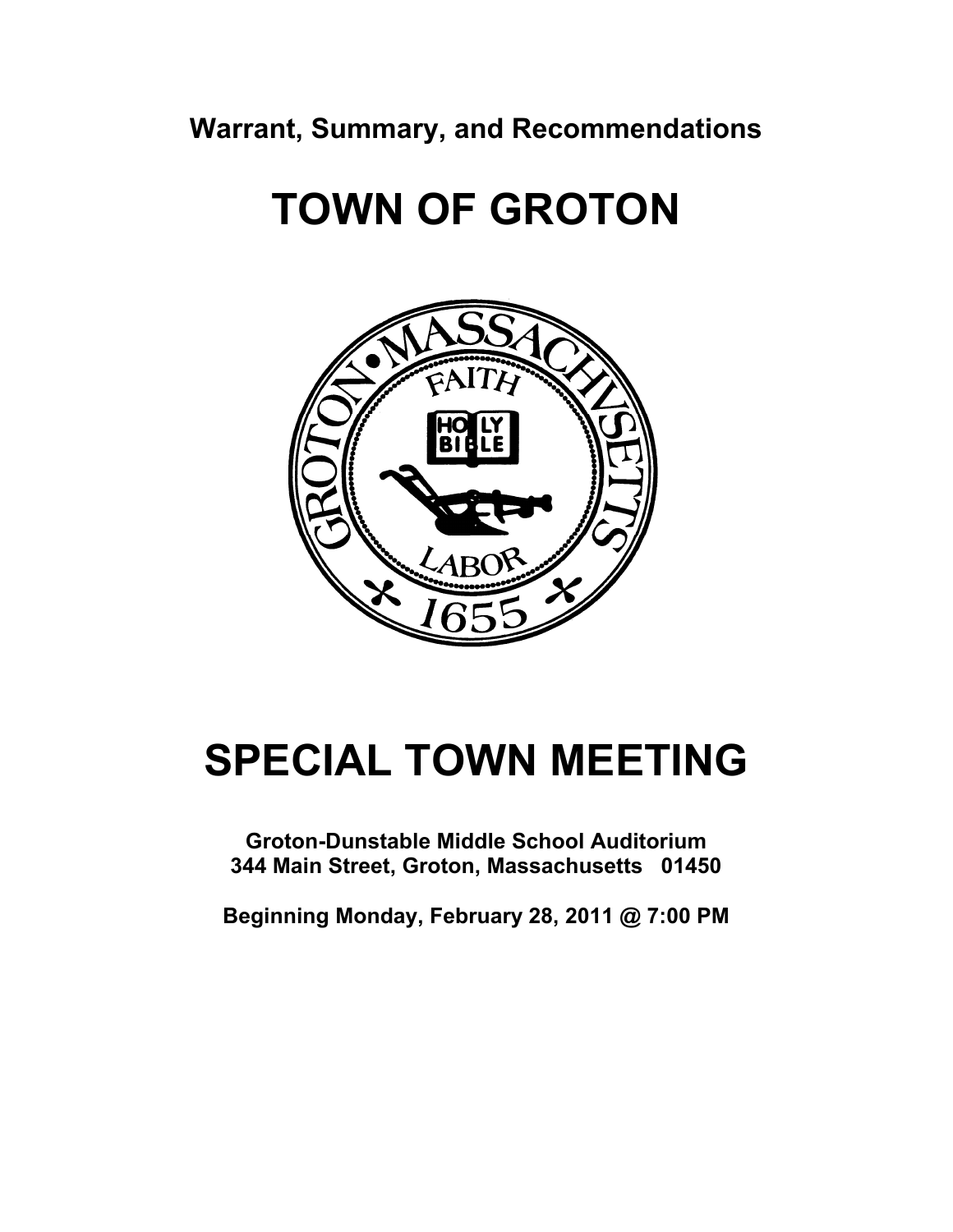# **SPECIAL TOWN MEETING WARRANT February 28, 2011**

Middlesex, ss. Commonwealth of Massachusetts To any Constable in the Town of Groton

Greetings:

In the name of the Commonwealth of Massachusetts, you are hereby required to notify and warn said inhabitants of the Town of Groton qualified to vote on Town affairs to assemble in the Groton-Dunstable Middle School Auditorium in said Town on Monday, the twenty-eighth day of February, 2011 at Seven O'clock in the evening, to consider the following:

# *ARTICLE 1: PURCHASE MAIN STREET PARCELS FROM ROMAN CATHOLIC CHURCH*

 To see if the Town will vote to authorize the Board of Selectmen to acquire from the Roman Catholic Archbishop of Boston, by gift, purchase, or eminent domain, for general municipal purposes, including, without limitation, for use as a fire station, the following three (3) parcels of land located on Main Street: (a) a parcel located at 271 Main Street, shown on Assessors Map 112 as Parcel 60, described in a deed recorded with the Middlesex South District Registry of Deeds in Book 3649, Page 136, (b) a parcel located at 279 Main Street, shown on Assessors Map 112 as Parcel 61, described in a deed recorded in Book 3119, Page 208, and (c) a parcel located at 271 Main Street, shown on Assessors Map 112 as Parcel 62, described in a deed recorded in Book 10317, Page 127, containing 1 acre, more or less, in the aggregate, and to raise and appropriate, transfer from available funds, or borrow, or any combination of the foregoing, a sum or sums of money for such acquisition and costs related thereto, and further to authorize the Board of Selectmen to enter into all agreements and execute on behalf of the Town any and all instruments as may be necessary or convenient to effectuate the purpose of this article, or to take any other action relative thereto.

# *BOARD OF SELECTMEN*

## **Board of Selectmen:** *RECOMMENDATION DEFERRED UNTIL TOWN MEETING* **Finance Committee:** *RECOMMENDATION DEFERRED UNTIL TOWN MEETING*

**Summary:** *The Board of Selectmen and Town Manager have been working with the Roman Catholic Archbishop of Boston to purchase the three lots on Main Street that were the former home of the Sacred Heart Church. The agreed to purchase price is \$475,000. The plan is to use this site in the future to construct a new Central Fire Station to replace the one on Station Avenue. The Town Manager is working on a plan to relocate the former Church Building and will provide the Town Meeting with an update at Town Meeting.* 

\_\_\_\_\_\_\_\_\_\_\_\_\_\_\_\_\_\_\_\_\_\_\_\_\_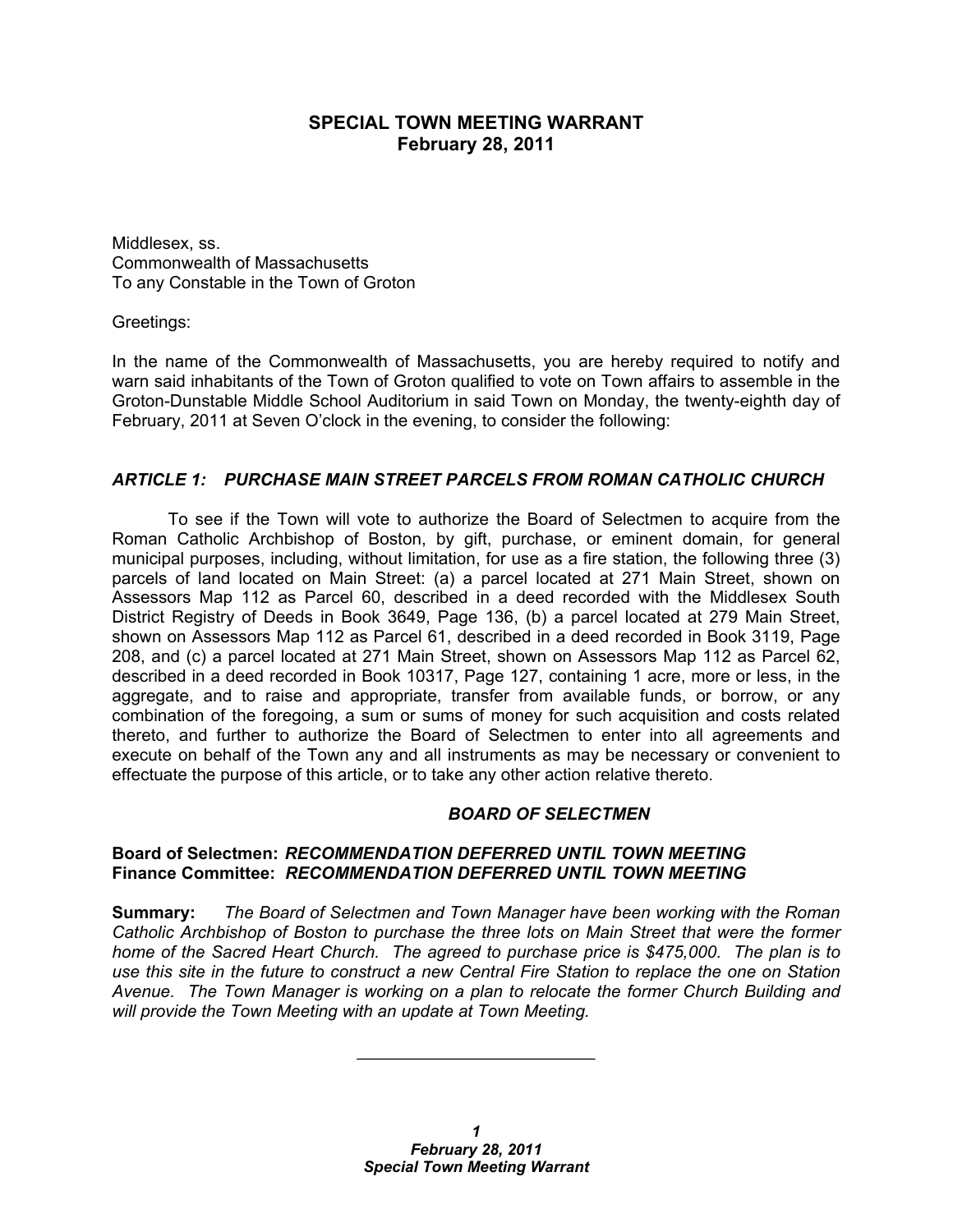## *ARTICLE 2: 122 OLD AYER ROAD – CONNECTION TO TOWN SEWER*

 To see if the Town will vote to extend the "Groton Center Sewer System" as established by the vote of the Special Town Meeting of February 6, 1989, under Article 7, and as shown most recently on the plan approved under Article 14 of the Annual Town Meeting of April 25, 2005, to include the property shown on Assessors' Lot 222-55 (122 Old Ayer Road) but only for the exclusive use of Thomas More College, which is proposed to be relocated to that location, provided that all costs of designing, laying, and construction of the extension and any associated connection and the cost of additional capacity and the property owner's proportionate share of the general benefit facilities, and all other costs associated therewith, are paid by the owner of the property benefited thereby, whether by the assessment of betterments or otherwise, or to take any other action relative thereto.

### *BOARD OF SELECTMEN BOARD OF SEWER COMMISSIONERS*

### **Board of Selectmen:** *RECOMMENDATION DEFERRED UNTIL TOWN MEETING* **Finance Committee:** *RECOMMENDATION DEFERRED UNTIL TOWN MEETING*

**Summary:** *This article requests authorization from the Town Meeting to expand the Central Sewer District to include 122 Old Ayer Road. The Town is currently working with Thomas More College to relocate to Groton. This article, if approved, will provide Sewer Capacity for the exclusive use of Thomas More College. In order to make this a viable project, expansion of the Central Sewer District is necessary. The Board of Sewer Commissioners has reviewed the issue and has voted to allocate the sewer capacity that meets current needs to accommodate this proposed relocation. Should the College not relocate to this location, the connection to the Town Central Sewer System will be rescinded. More information will be provided at the Town Meeting.* 

## *ARTICLE 3: PURCHASE NEW AMBULANCE*

 To see if the Town will vote to raise and appropriate, transfer from available funds, and/or borrow a sum or sums of money to purchase a new ambulance for the Fire Department, and all other costs associated with such a purchase, or to take any other action relative thereto.

\_\_\_\_\_\_\_\_\_\_\_\_\_\_\_\_\_\_\_\_\_\_\_\_\_

#### *BOARD OF SELECTMEN*

#### **Board of Selectmen:** *RECOMMENDED UNANIMOUSLY* **Finance Committee:** *RECOMMENDATION DEFERRED UNTIL TOWN MEETING*

**Summary:** *Funding for this purchase will come from the "Ambulance Receipt Account". The ambulance scheduled for replacement is a 2001 Ford F-450. This vehicle is needed by the Fire Department to respond to the number of medicals in Town and also for mutual aid. The current replacement plan for the ambulances in the fleet is every 8-10 years. This ambulance will be 11 years old in 2012.* 

\_\_\_\_\_\_\_\_\_\_\_\_\_\_\_\_\_\_\_\_\_\_\_\_\_